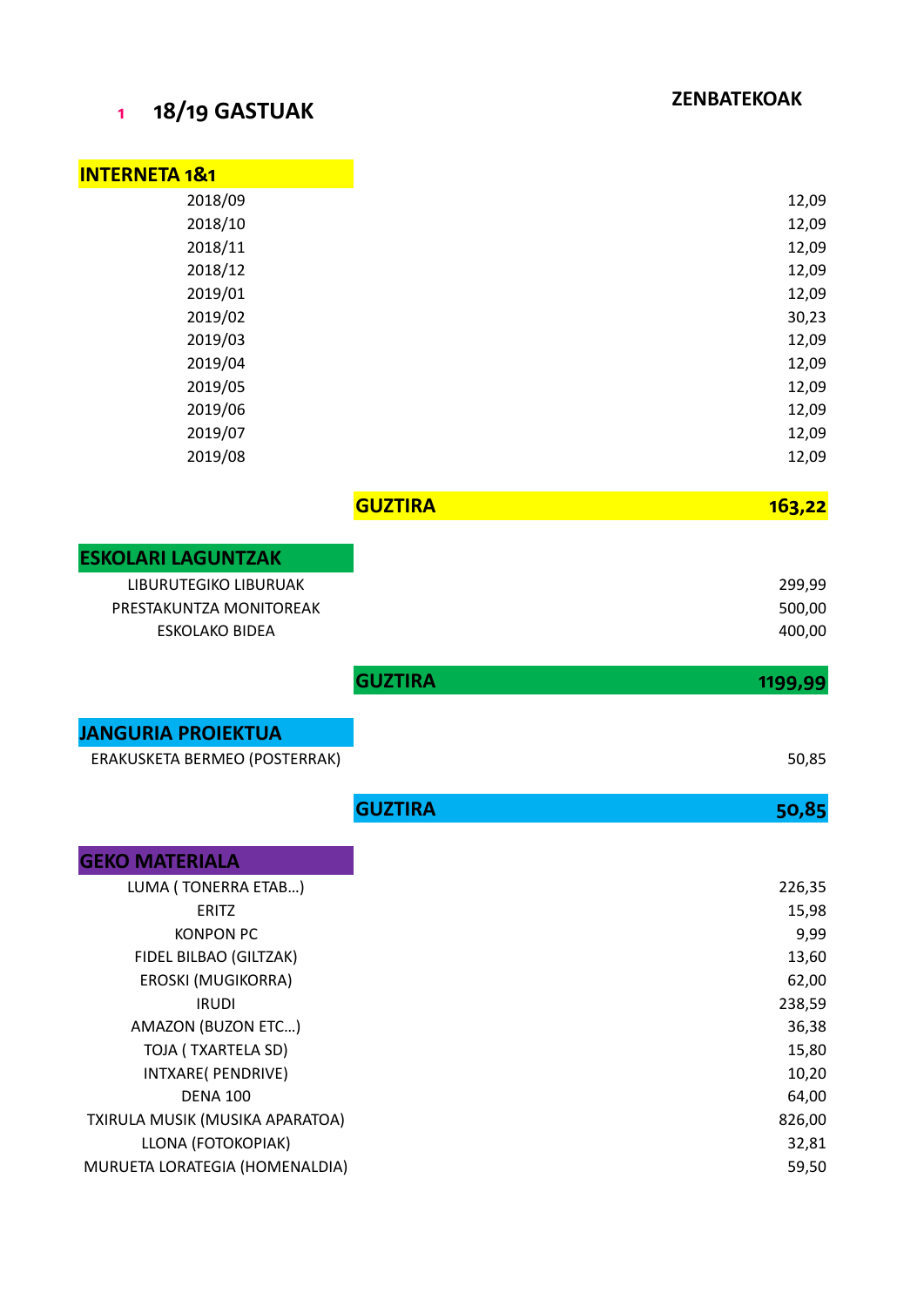|                               | <b>GUZTIRA</b>     | 1611,20 |
|-------------------------------|--------------------|---------|
| <b>IZENPE</b>                 |                    |         |
| <b>TXARTELA</b>               |                    | 112,78  |
| <b>POSTA</b>                  |                    | 3,25    |
|                               | <b>GUZTIRA</b>     | 116,03  |
| <b>SIMYO TASA MUGIKORRA</b>   |                    |         |
| <b>HASIERAKO ALTA</b>         |                    | 7,00    |
| 2019/04                       |                    | 7,97    |
| 2019/05                       |                    | 10,00   |
| 2019/06                       |                    | 10,00   |
| 2019/07                       |                    | 10,00   |
| 2019/08                       |                    | 10,00   |
| <b>VODAFONE</b>               |                    | 61,38   |
|                               | <b>GUZTIRA</b>     | 116,35  |
| <b>LOTERIA</b>                |                    |         |
| PAPELETA 2                    |                    | 10,00   |
|                               |                    |         |
|                               | <b>GUZTIRA</b>     | 10,00   |
| <b>BIGE</b>                   |                    |         |
| URTEKO ORDAINAGIRIA           |                    | 505,00  |
|                               | <b>GUZTIRA</b>     | 505,00  |
| <b>ZIRKO JOKOAK</b>           |                    |         |
| <b>AMAZON</b>                 |                    | 143,20  |
| <b>JUGAR Y JUGAR</b>          |                    | 50,00   |
| MALABARES.COM                 |                    | 390,50  |
| <b>ELKSPORT</b>               |                    | 70,80   |
| ZENBAIT(BM, DENA 100, EROSKI) |                    | 73,64   |
|                               | <b>GUZTIRA</b>     | 728,14  |
| <b>ESKOLAZ KANPO</b>          |                    |         |
| <b>ITZULIA FUNKY</b>          |                    | 90,00   |
| <b>MONITOREA FUNKY</b>        |                    | 350,00  |
| ESKULANAKO MATERIALA          |                    | 347,98  |
| LORAZAINTZAKO MATERIALA       | fakturatan 850,10€ | 300,00  |
| MONITOREAREN BIDAIA           |                    | 220,00  |
| <b>YOGA</b>                   |                    | 90,00   |